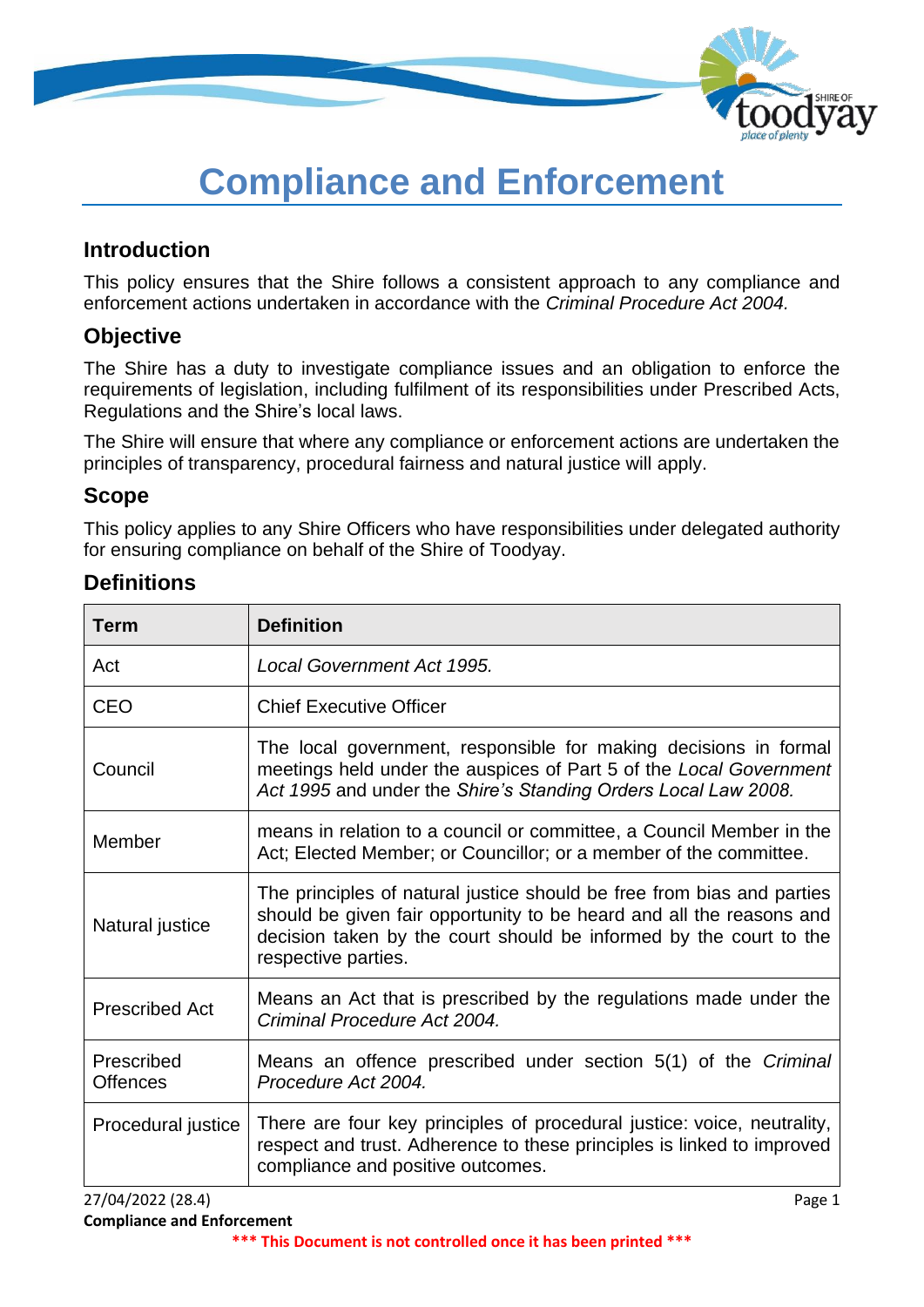| Term         | <b>Definition</b>                                                                                                                                                                                                                         |  |
|--------------|-------------------------------------------------------------------------------------------------------------------------------------------------------------------------------------------------------------------------------------------|--|
| Regulations  | made under a prescribed Act that may prescribe an offence under the<br>prescribed Act, or under any regulations made under the prescribed<br>Act, to be an offence for which an infringement notice may be issued.                        |  |
| <b>Shire</b> | the Shire of Toodyay.                                                                                                                                                                                                                     |  |
| Transparency | Transparency, as used in the humanities and in other social contexts,<br>is operating in such a way that it is easy for others to see what actions<br>are performed. Transparency implies openness, communication, and<br>accountability. |  |

## **Policy Statement**

To investigate and resolve offences for breaches of legislation including failure to comply with terms or conditions of Notices, Approvals, and Orders; and appeals arising out of proceedings brought by the Shire.

#### **1. Principles**

The Shire will:

- (a) administer its statutory responsibilities in a fair, unbiased and equitable manner in the interest of public health, interest, safety and amenity.
- (b) prioritise, consider, investigate, and assess any allegation of a breach, or an offence, on the merits of each case.
- (c) not investigate or respond to anonymous allegations.
- (d) endeavour to protect the private details of complainants, within the parameters of the legislative framework.
- (e) make decisions regarding enforcement in a manner that is in proportion with the seriousness of the alleged breach, or offence.
- (f) only proceed with enforcement action where the CEO (or delegate) has considered the prospects of achieving a conviction; satisfied that prosecution is warranted.
- (g) Inform Members of any legal proceedings, anticipated costs, progress and outcomes brought against any party by the Shire.
- (h) discontinue investigations where the CEO (or delegate) reasonably considers that the allegation(s) are unsubstantiated; mischievous; vexatious; pertaining to a civil matter; has previously been investigated; and/or concluded; or is likely to result in disproportionate costs being incurred.

#### **2. Limit of Authority**

The CEO is authorised to seek legal advice and engage or procure legal representation to an amount not exceeding \$5,000 for any single matter. If legal costs are anticipated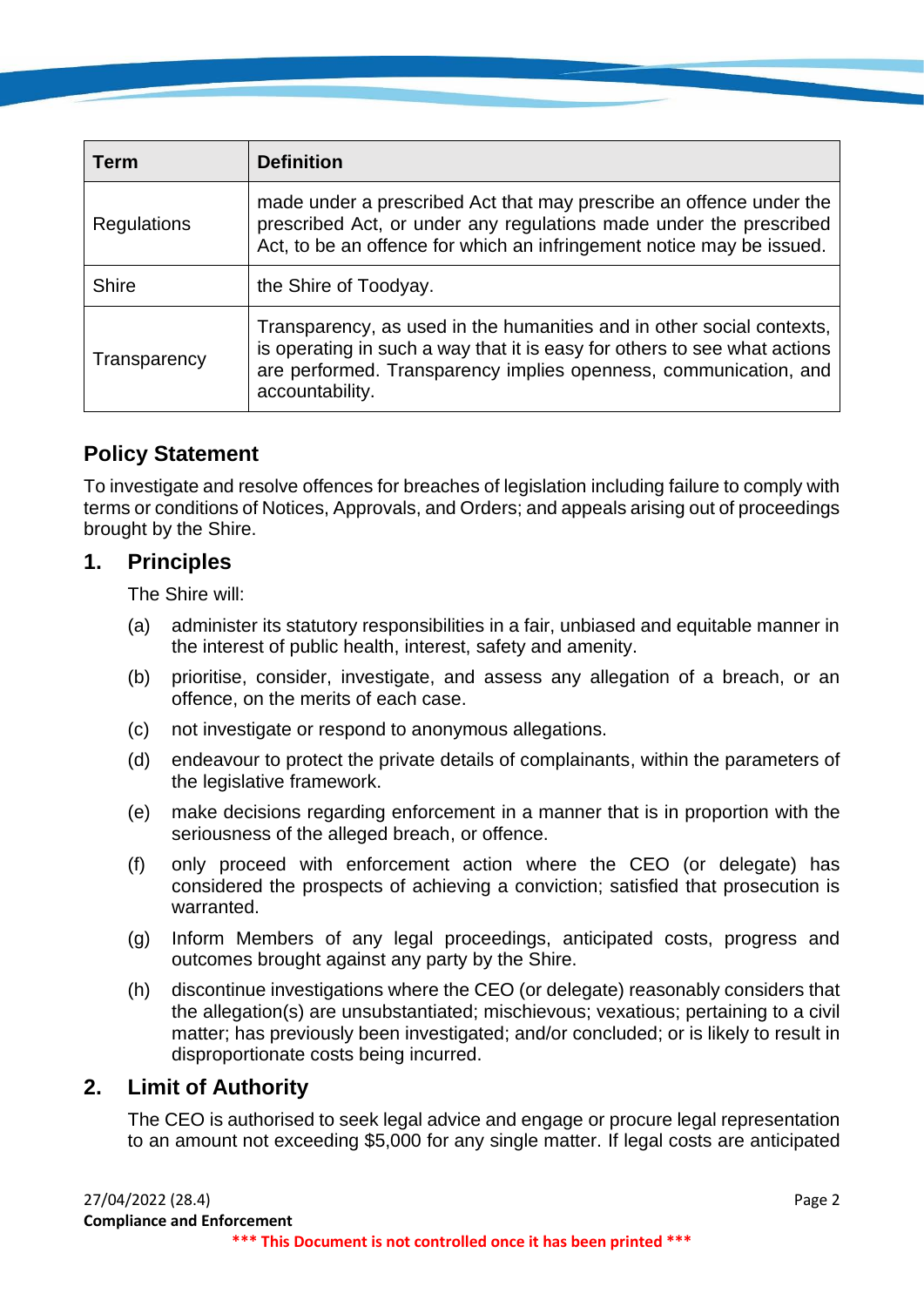to exceed \$5,000, the CEO will submit a report to Council for approval, prior to proceeding with legal action.

#### **Reference Information**

- [Legal Representation Costs Indemnification](https://www.toodyay.wa.gov.au/documents/117/legal-representation-costs-indemnification) (ADM4);
- [Purchasing Policy](https://www.toodyay.wa.gov.au/documents/138/purchasing) (FIN3);
- [Compliance](https://www.toodyay.wa.gov.au/documents/161/compliance) (REG5); and
- [Risk Management](https://www.toodyay.wa.gov.au/documents/110/risk-management) (ADM18) containing the Risk Matrix tables.

## **Legislation**

*Local Government Act 1995 and its subsidiary legislation.*

*Animal Welfare Act 2002 and its subsidiary legislation.*

*Biosecurity and Agriculture Management Act 2007 and its subsidiary legislation.*

*Building Act 2011 and its subsidiary legislation.*

*Building Services (Complaint Resolution and Administration) Act 2011 and its subsidiary legislation.*

*Caravan Parks and Camping Grounds Act 1995 and its subsidiary legislation.*

*Cat Act 2011 and its subsidiary legislation.*

*Cemeteries Act 1986 and its subsidiary legislation.*

*Control of Vehicles (Off Road Areas) Act 1978 and Regulations and its subsidiary legislation.*

*Criminal Procedure Act 2004 and its subsidiary legislation.*

*Dog Act 1976 and its subsidiary legislation.*

*Fines, Penalties and Infringement Notices Enforcement Act 1994 and its subsidiary legislation.*

*Food Act 2008 and its subsidiary legislation.*

*Liquor Control Act 1988 and its subsidiary legislation.*

*Litter Act 1979 and its subsidiary legislation.*

*Local Government (Miscellaneous Provisions) Act 1960 and its subsidiary legislation.*

*Planning and Development Act 2005 and its subsidiary legislation.*

*Public Health Act 2016 and its subsidiary legislation.*

*Shire of Toodyay Local Laws.*

## **Associated documents**

Nil.